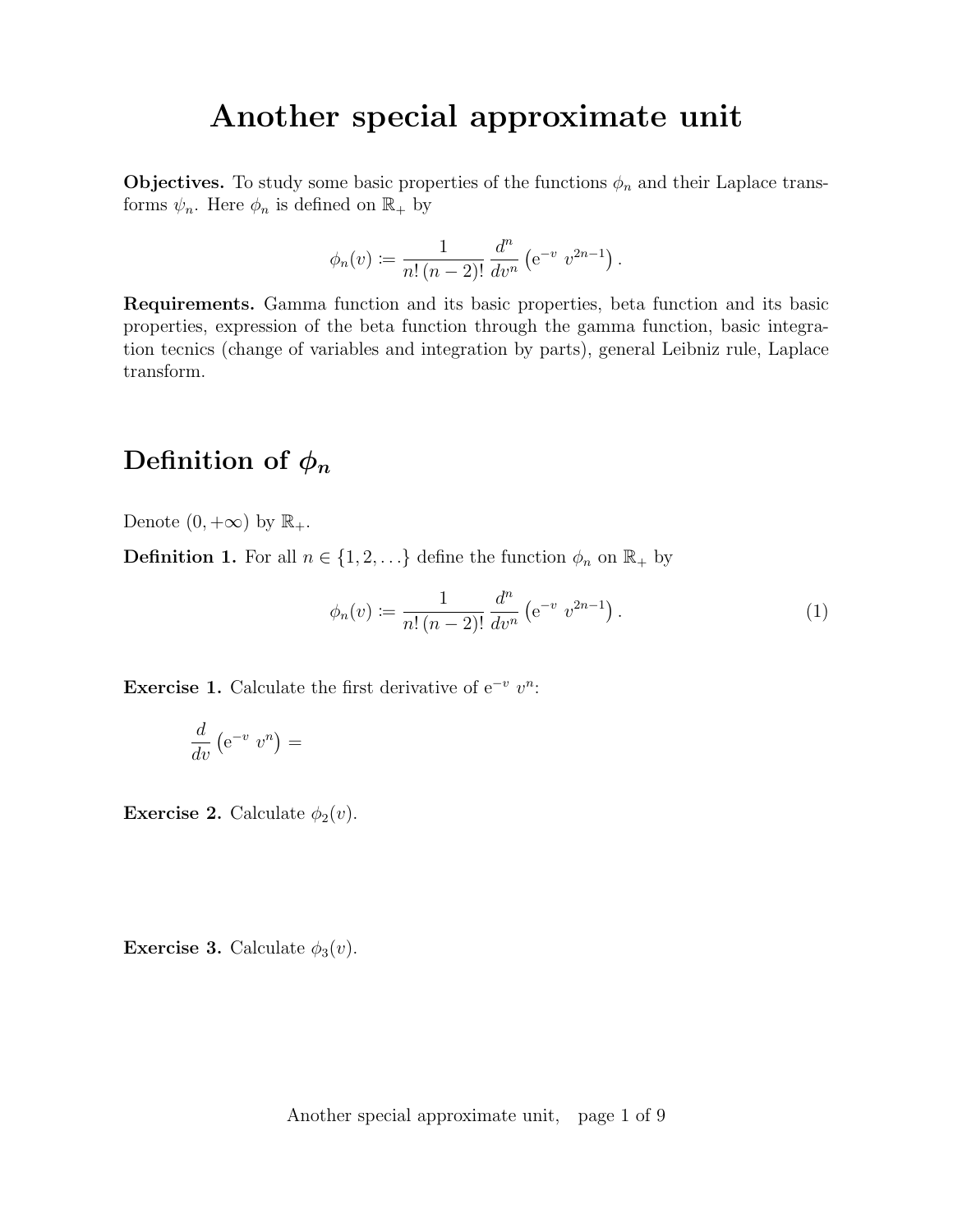Exercise 4. Recall the Binomial Formula:

$$
(a+b)^n = \sum
$$

**Exercise 5.** Calculate the first three derivatives of the product  $fg$ . Here  $f$  and  $g$  are functions of one variable denoted by  $v$ .

$$
\frac{d}{dv}(fg) = f'g + fg',
$$

$$
\frac{d^2}{dv^2}(fg) =
$$

$$
\frac{d^3}{dv^3}(fg) =
$$

**Exercise 6.** Write the formula (*general Leibniz rule*) for the k-st derivative of a product:

$$
\frac{d^k}{dv^k}(fg) = \sum
$$

**Exercise 7.** Calculate the k-st derivative of a power  $v^n$ ,  $k \leq n$ . Use factorials or the gamma function to express the coefficient.

$$
\frac{d^k}{dv^k}(v^n) =
$$

Another special approximate unit, page 2 of 9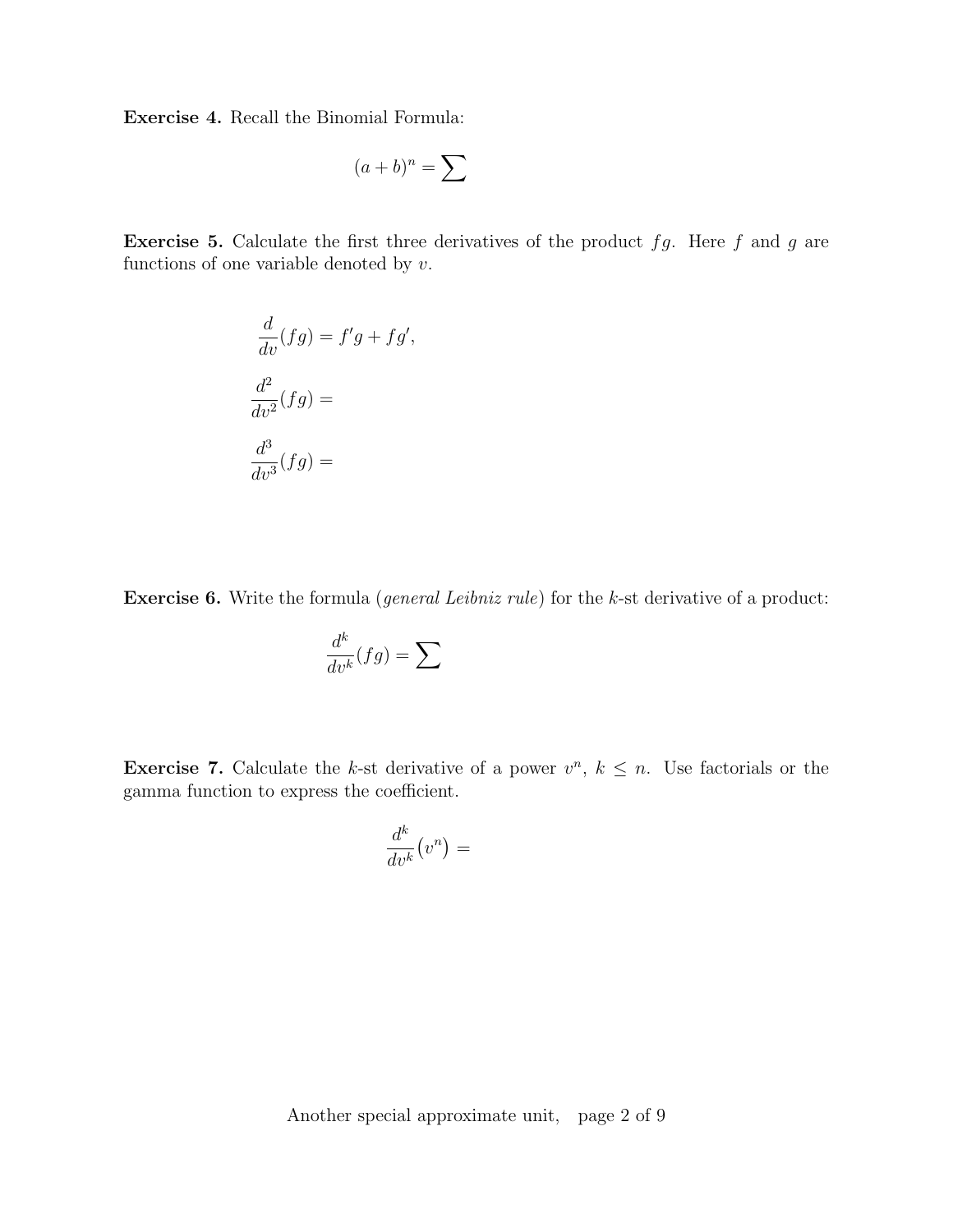**Exercise 8.** Recall the definition (1) of the function  $\phi_n$ :

$$
\phi_n(v) =
$$

**Exercise 9.** Express the function  $\phi_n$  as a certain sum (free of derivatives):

$$
\phi_n(v) = \sum \tag{2}
$$

Exercise 10. The previous exercise permit us to make some conclusions the form of the function  $\phi_n$ . The function  $\phi_n$  can be written as a product

$$
\underbrace{\qquad \qquad }_{?} Q_n(v)
$$

where  $Q_n$  is a polynomial,

$$
\deg(Q_n) = \underbrace{\qquad \qquad }_{?},
$$

and the coefficients of  $x^k$  for  $k <$  $\overline{Y}$ are equal to zero.

**Exercise 11.** Formally we define the functions  $\phi_n$  only on  $\mathbb{R}_+ = (0, +\infty)$ , but they can be extended continuously onto  $(-\infty, +\infty]$ . In particular, we are interested in the (limit) values of  $\phi_n$  at the points 0 and  $+\infty$ :

$$
\lim_{v \to 0^+} \phi_n(v) =
$$
  

$$
\lim_{v \to +\infty} \phi_n(v) =
$$

Another special approximate unit, page 3 of 9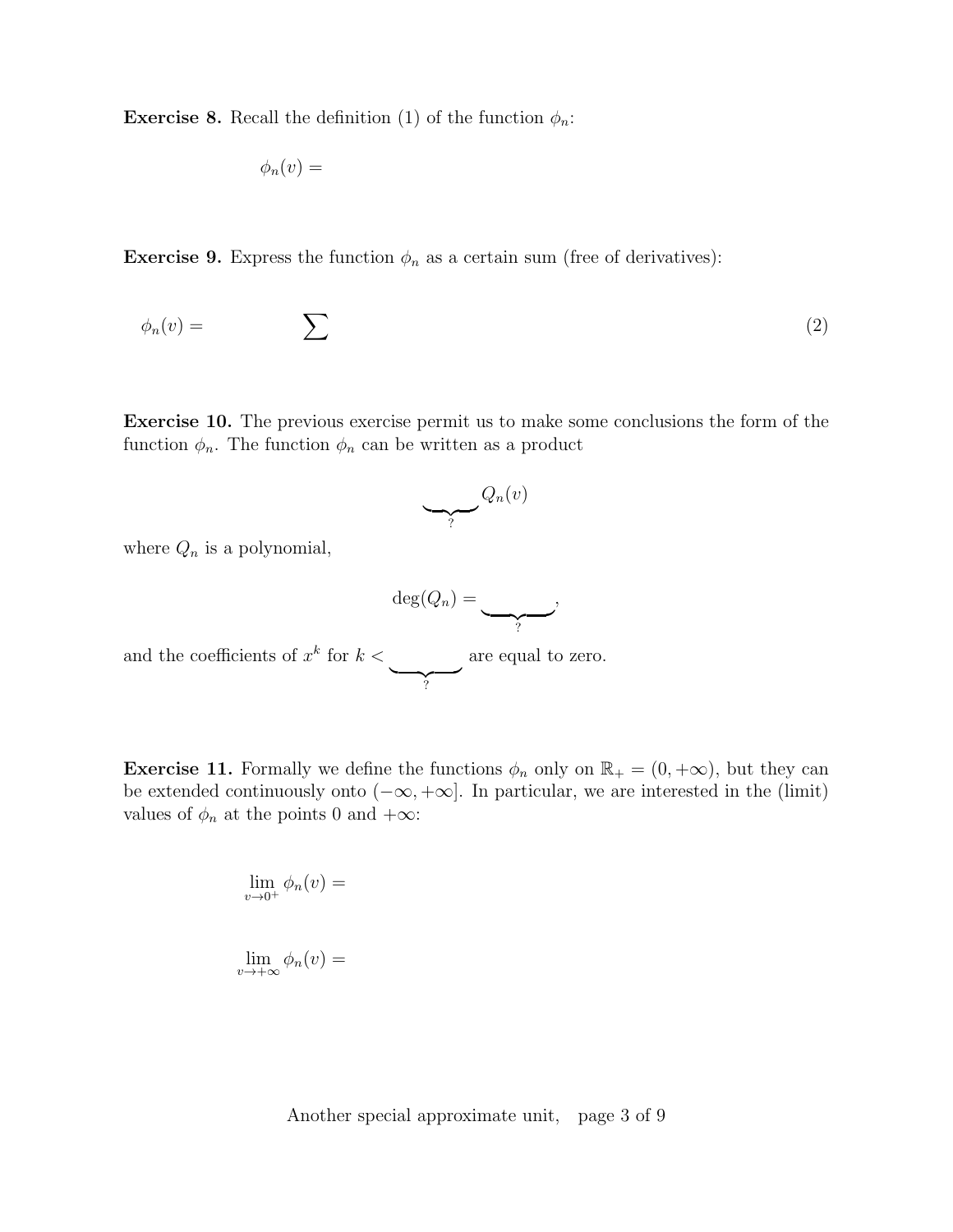#### Functions  $\phi_n$  and associated Laguerre polynomials

**Exercise 12.** Find the definition for the associated Laguerre polynomials  $(=$  generalized Laguerre polynomials = Sonine polynomials) in the following form (the Rodrigues representation):

$$
L_m^k(v) = \frac{d^m}{dv^m} \left( e^{-v} \right). \tag{3}
$$

Find also the explicit formula for the associated Laguerre polynomials:

$$
L_m^k(v) = \sum \tag{4}
$$

**Exercise 13.** Comparing the definition (1) of  $\phi_n$  with (3) express  $\phi_n$  through some associated Laguerre polynomial.

$$
\phi_n(v) = \tag{5}
$$

Exercise 14. Substitute (4) into (5) and compare the obtained result with the formula (2) from Exercise 9.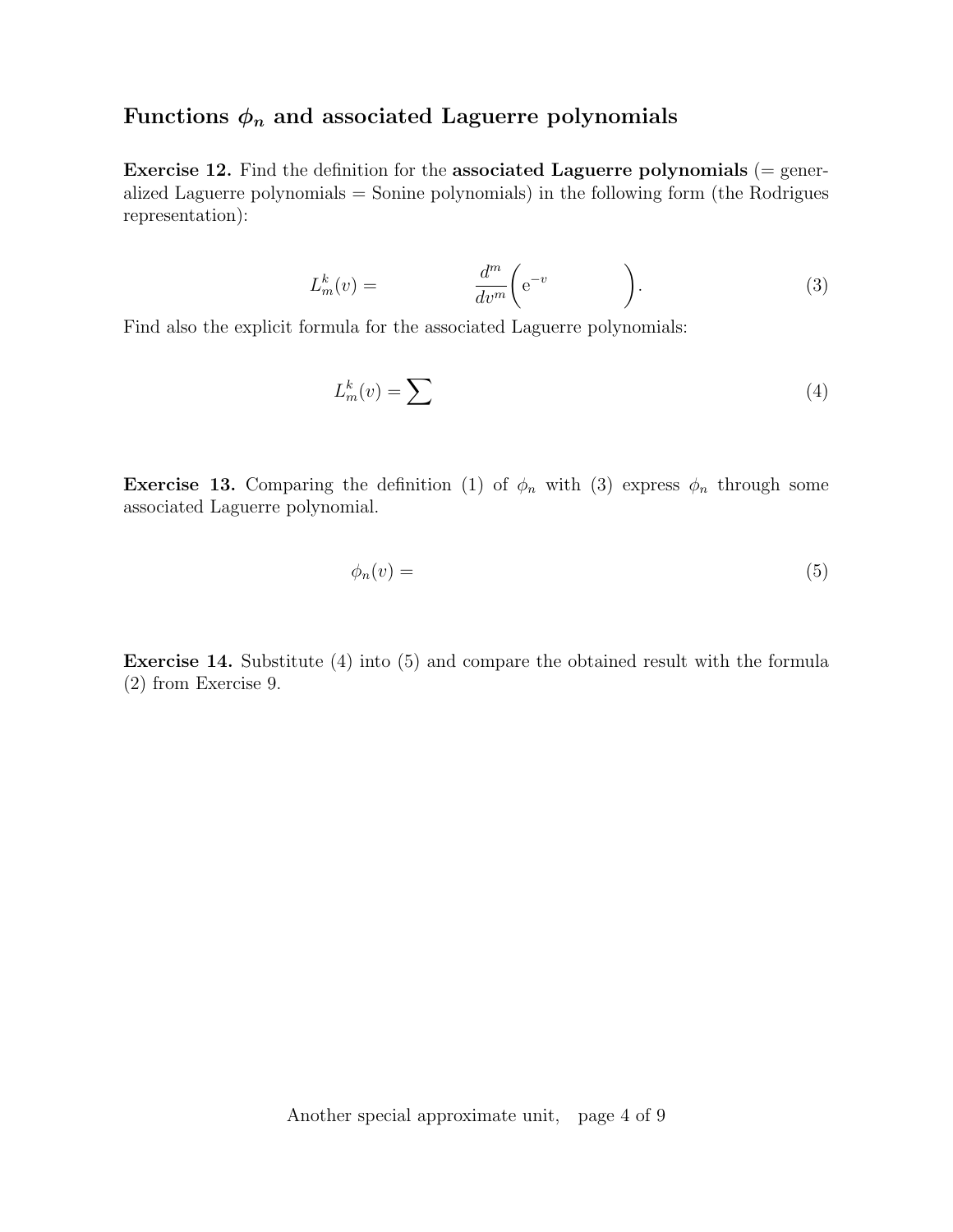## Some basic properties of the gamma function (review)

Exercise 15. Recall the definition of the gamma function:

$$
\Gamma(x) := \int\limits_0^{+\infty} \underbrace{\hspace{2cm}}^{\hspace{2cm}+} dt.
$$

Exercise 16. Integrating by parts express  $\Gamma(x+1)$  through  $\Gamma(x)$ :

$$
\Gamma(x+1) =
$$

Exercise 17. Compute  $\Gamma(1)$ :

$$
\Gamma(1)=\int\limits_0^{+\infty}
$$

Exercise 18. Compute  $\Gamma(2)$ ,  $\Gamma(3)$ ,  $\Gamma(4)$ ,  $\Gamma(5)$ :

$$
\Gamma(2) = \underbrace{\qquad}_{?} \Gamma(1) = \underbrace{\qquad}_{?} \Gamma(2) = \underbrace{\qquad}_{?} \Gamma(2) = \underbrace{\qquad}_{?} \Gamma(3) = \underbrace{\qquad}_{?} \Gamma(3) = \underbrace{\qquad}_{?} \Gamma(4) = \underbrace{\qquad}_{?} \Gamma(5) = \underbrace{\qquad}_{?} \Gamma(6) = \underbrace{\qquad}_{?} \Gamma(7) = \underbrace{\qquad}_{?} \Gamma(8) = \underbrace{\qquad}_{?} \Gamma(9) = \underbrace{\qquad}_{?} \Gamma(1) = \underbrace{\qquad}_{?} \Gamma(1) = \underbrace{\qquad}_{?} \Gamma(1) = \underbrace{\qquad}_{?} \Gamma(2) = \underbrace{\qquad}_{?} \Gamma(3) = \underbrace{\qquad}_{?} \Gamma(4) = \underbrace{\qquad}_{?} \Gamma(5) = \underbrace{\qquad}_{?} \Gamma(6) = \underbrace{\qquad}_{?} \Gamma(7) = \underbrace{\qquad}_{?} \Gamma(8) = \underbrace{\qquad}_{?} \Gamma(9) = \underbrace{\qquad}_{?} \Gamma(1) = \underbrace{\qquad}_{?} \Gamma(1) = \underbrace{\qquad}_{?} \Gamma(1) = \underbrace{\qquad}_{?} \Gamma(2) = \underbrace{\qquad}_{?} \Gamma(1) = \underbrace{\qquad}_{?} \Gamma(2) = \underbrace{\qquad}_{?} \Gamma(3) = \underbrace{\qquad}_{?} \Gamma(4) = \underbrace{\qquad}_{?} \Gamma(5) = \underbrace{\qquad}_{?} \Gamma(6) = \underbrace{\qquad}_{?} \Gamma(7) = \underbrace{\qquad}_{?} \Gamma(8) = \underbrace{\qquad}_{?} \Gamma(9) = \underbrace{\qquad}_{?} \Gamma(1) = \underbrace{\qquad}_{?} \Gamma(1) = \underbrace{\qquad}_{?} \Gamma(1) = \underbrace{\qquad}_{?} \Gamma(1) = \underbrace{\qquad}_{?} \Gamma(1) = \underbrace{\qquad}_{?} \Gamma(2) = \underbrace{\qquad}_{?} \Gamma(1) = \underbrace{\qquad}_{?} \Gamma(1) = \underbrace{\qquad}_{?} \Gamma(1) = \underbrace{\qquad}_{?} \Gamma(1) = \underbrace{\qquad}_{?} \Gamma(1) = \underbrace{\qquad}_{?} \Gamma(1) = \underbrace{\qquad}_{?} \Gamma(1) = \underbrace{\qquad}_{?} \Gamma(1) = \underbrace{\qquad}_{?} \Gamma(1) = \underbrace{\
$$

**Exercise 19.** Express  $\Gamma(n)$  through the factorial function for  $n \in \{1, 2, 3, \ldots\}$ .

$$
\Gamma(n) =
$$

**Exercise 20.** Let  $a > 0$  and  $p > 0$ . Express the following integral through the gamma function (make a suitable change of variables):

$$
\int\limits_{0}^{+\infty} x^{p} e^{-ax} dx =
$$

Another special approximate unit, page 5 of 9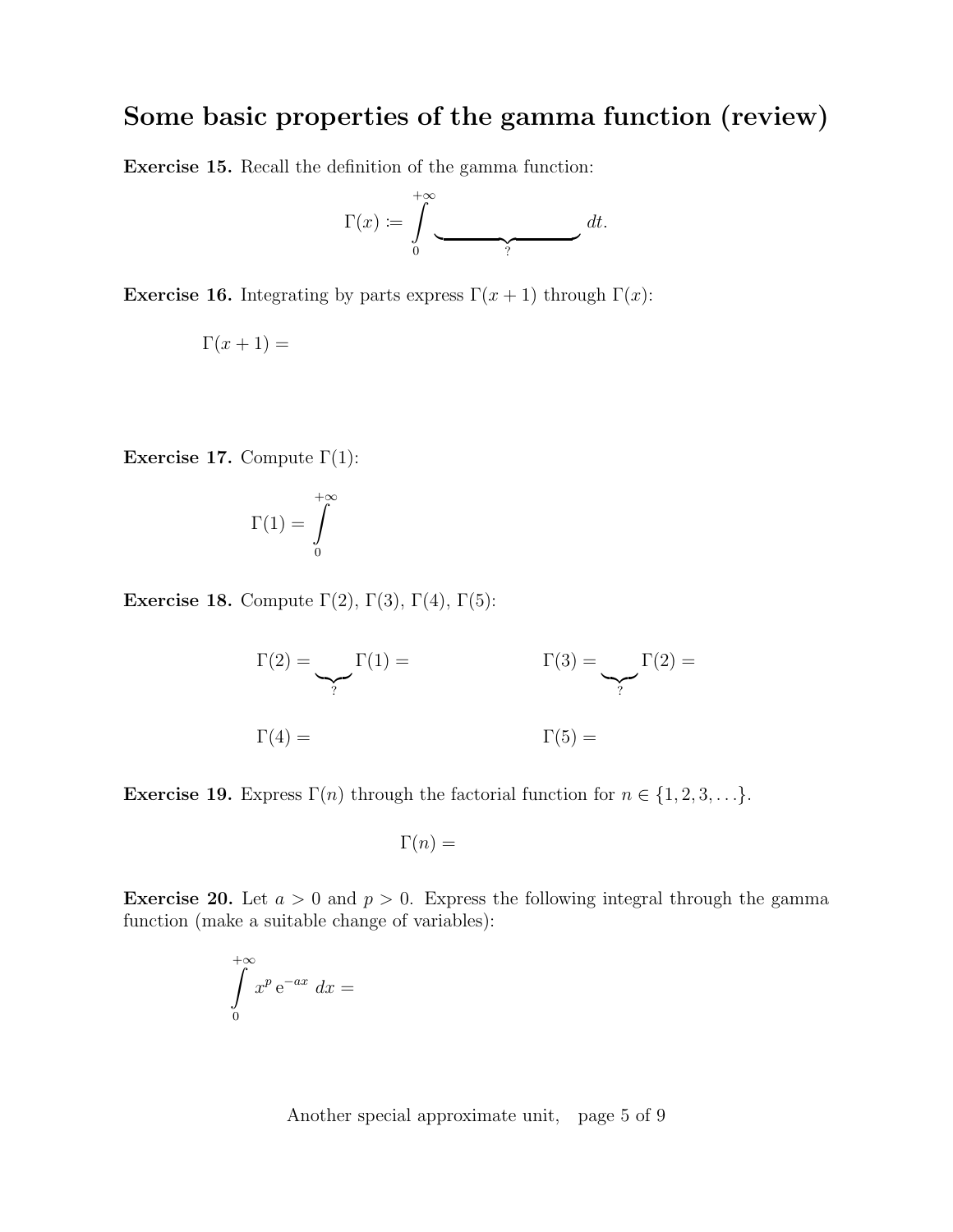## Some basic propierties of the beta function (review)

Exercise 21. Recall the definition of the beta function:

$$
\mathrm{B}(x,y) \coloneqq \int\limits_0^1
$$
 du.

Exercise 22. Express the following integral through the beta function:

$$
\int_{0}^{1} u^{\alpha} (1-u)^{\beta} du = B(\underbrace{\qquad}_{?}).
$$

Exercise 23. Recall the formula that expresses the beta function through the gamma function:

$$
B(x, y) = \underline{\hspace{2cm}}.
$$

Exercise 24. Let  $p, q \in \{1, 2, 3, \ldots\}$ . Using the formula from the previous exercise express  $B(p, q)$  through some factorials.

 $B(p, q) =$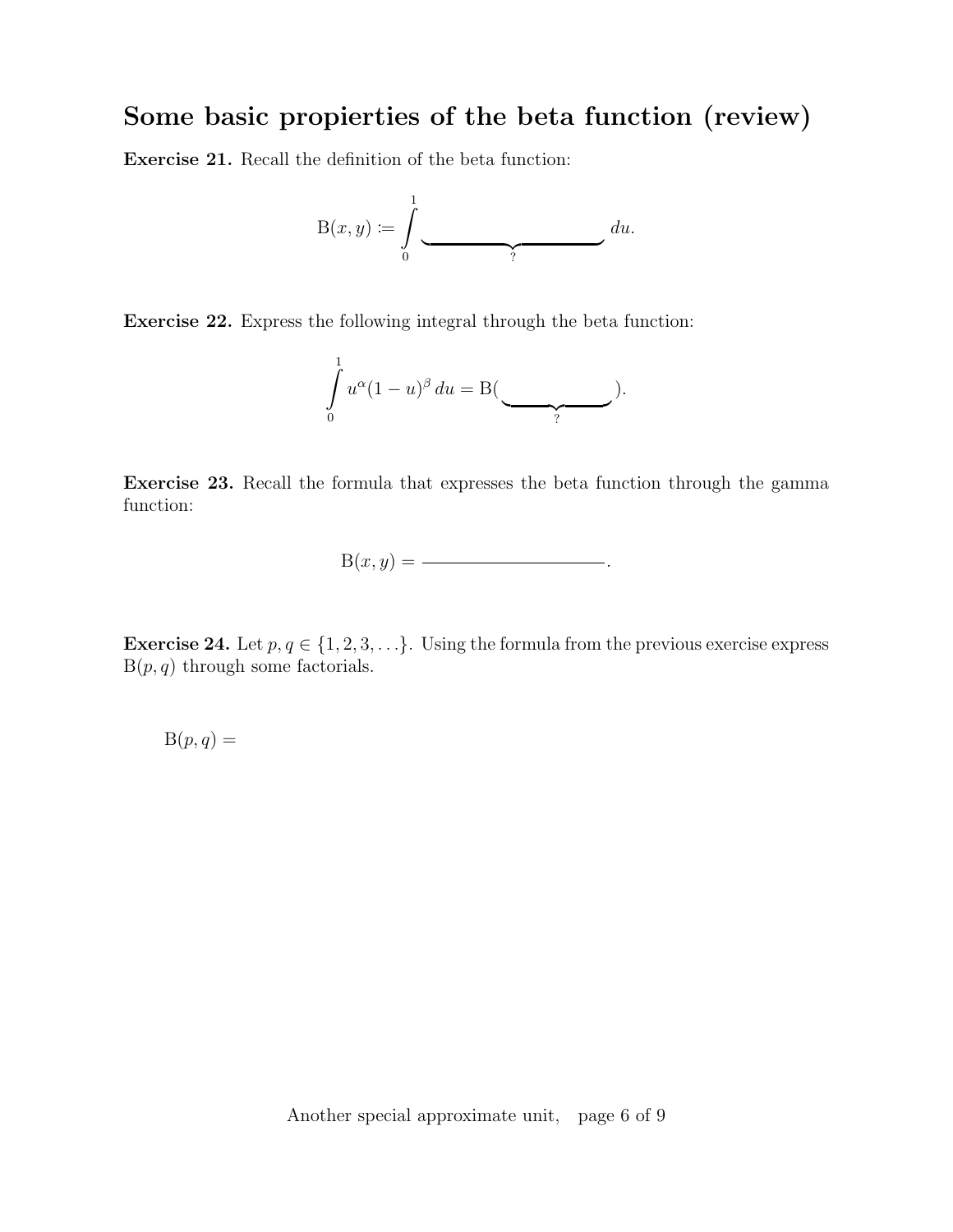**Exercise 25.** Prove that the function  $t \mapsto \frac{t}{t}$  $\frac{t}{t+1}$  is strictly increasing on  $\mathbb{R}_+$ .

Exercise 26. Calculate the limits:

$$
\lim_{t \to 0} \frac{t}{t+1} = \lim_{t \to +\infty} \frac{t}{t+1} =
$$

**Exercise 27.** Find the range of the function defined on  $\mathbb{R}_+$  by  $t \mapsto \frac{t}{t+1}$ .

**Exercise 28.** Let 
$$
u = \frac{t}{t+1}
$$
 where  $t > 0$ . Express t through u.

Exercise 29. Making a suitable change of variables express the following integral through the beta function:

$$
\int\limits_0^{+\infty}\!\frac{t^a\,dt}{(1+t)^b}=
$$

Another special approximate unit, page 7 of 9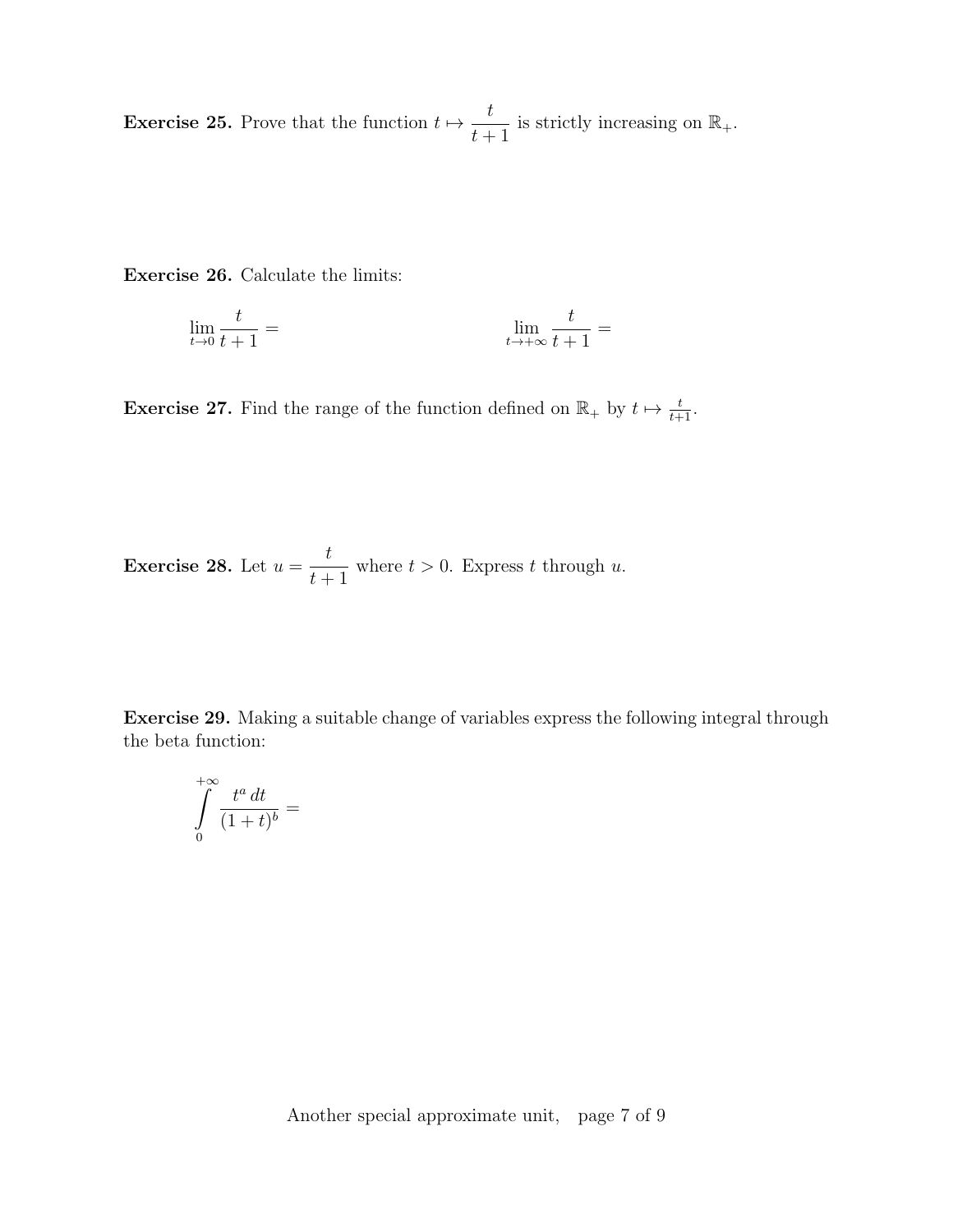# $\psi_n :=$  the Laplace transform of  $\phi_n$

Recall the definition of  $\phi_n$ :

$$
\phi_n(v) := \frac{1}{n! \, (n-2)!} \, \frac{d^n}{dv^n} \left( e^{-v} \, v^{2n-1} \right).
$$

**Definition 2.** For each  $n \in \{1, 2, ...\}$  define the function  $\psi_n : \mathbb{R}_+ \to \mathbb{R}$  as the Laplace transform of the function  $\phi_n$ :

$$
\psi_n(t) := \int\limits_0^{+\infty} \phi_n(v) \, \mathrm{e}^{-vt} \, dv. \tag{6}
$$

Exercise 30. Calculate  $\psi_1$ .

**Exercise 31.** Calculate  $\psi_2$ .

Exercise 32. Calculate  $\psi_3$ .

**Exercise 33.** Using the definition (1) of  $\phi_n$  calculate  $\psi_n$ . The coefficient in the answer can be written through the beta function.

Another special approximate unit, page 8 of 9